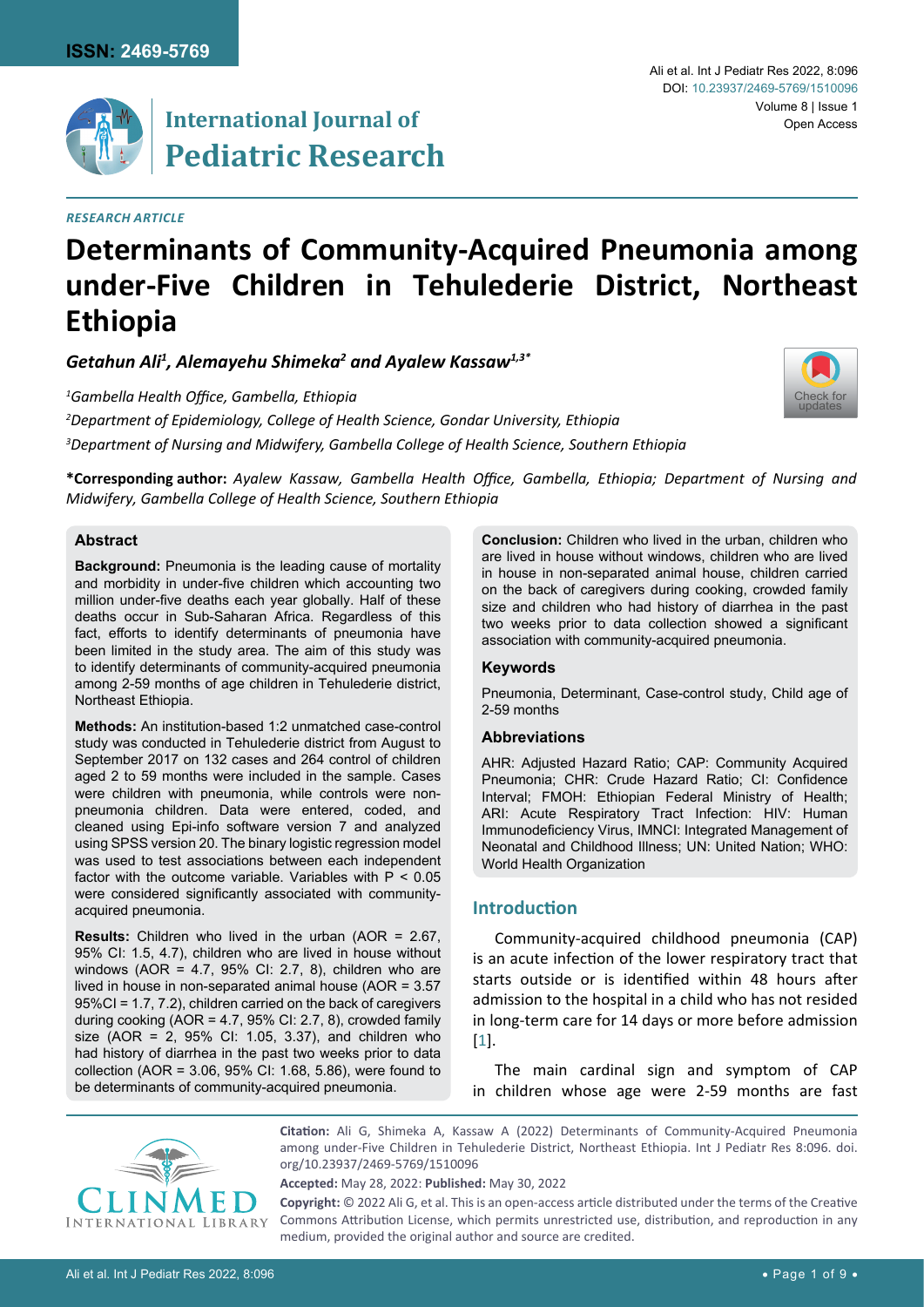breathing. According to World Health Organization (WHO), fast breathing has defined as a respiratory rate of > 60/min for infants less than 2 months age; > 50/ min for infants of 2-12 months age, and > 40/min for children more than 12-59 months age. Pneumonia is caused by several infectious causes, including viruses, bacteria, and fungi. The commonest bacterial cause is Streptococcus pneumonia [[1,](#page-8-0)[2\]](#page-8-5).

Globally, CAP is one of the leading causes of morbidity and mortality among under-five children [[3](#page-8-6)]. The incidence rate of CAP in under-five children is 0.29 episodes per child-year, accounting for 151.8 million cases annually in developing countries. Fifteen countries contribute 74% of the world's annual pneumonia cases including Ethiopia [\[4\]](#page-8-7).

There are approximately 120 million cases of pneumonia a year, with Southeast Asia and Africa having the highest incidence. Nearly half of all pneumonia mortality is concentrated in 10 high-burden countries. It accounts for 935,000 under-five deaths annually, representing 15% of all under-five annual worldwide mortality. More than 70% of these deaths occur in just 15 countries in Asia and Sub-Saharan Africa. Many of these countries face significant challenges in the provision of effective health care, diagnosis, and treatment [[5](#page-8-8)].

Globally, pneumonia is the biggest single cause of death in children, accounting for 15% of over 6 million deaths in children aged, five years in 2013. Half of these deaths occur in sub-Saharan Africa, and the Gambia, like other countries in this region, suffers a high toll from pneumonia [\[6](#page-8-9)]. Pneumonia disease can affect any age group, at most risk are adults aged  $\geq 65$  years, and infants and young children, who do not have a fully developed immune system. The incidence and severity of childhood pneumonia were highest in Africa and Southeast Asia, which accounted for 30% and 39% respectively of the global burden of severe cases [[7](#page-8-10)].

Pneumonia disease remains the leading cause of childhood mortality and the most common reason for adult hospitalization in low and middle-income countries, despite advances in preventative and management strategies [\[8](#page-8-11)]. Acute respiratory infections (ARI) are one of the leading causes of childhood morbidity and mortality in developing countries, accounting for approximately a third of the 15 million deaths that occur annually among under-5-year-olds [[9](#page-8-12)]. Pneumonia causes about two million under-five deaths each year, accounting for nearly one in five child deaths globally. WHO estimates the annual number of ARI-related death in this age group was 2.1 million, accounting for 20% of all childhood death [[10](#page-8-13)].

Pneumonia disease is common in poor communities. Since Mali is one of the poorest countries in the world, with an under-five year mortality rate of 123 per 1,000 live births in 2013 according to the UN Inter-agency

Group for Child Mortality Estimation. It has been estimated that among its 14.9 million inhabitants, each year more than 900,000 pneumonia episodes occur in children under 5 years of age, leading to almost 8,000 deaths annually [\[11](#page-8-1)].

In Ethiopia, pneumonia is a leading single disease killing under-five children. It is estimated that 3,370,000 children encountered pneumonia annually which contributes to 20% of all causes of death killing over 40.000 under-five children every year, these death are easily preventable and treatable through simple and cost-effective interventions [[11](#page-8-1)]. Similarly, pneumonia is the third most prevalent, 20%, acute respiratory tract infection for 2-59 months children in urban settings of the Amhara region [\[12\]](#page-8-2).

Pneumonia death is strongly associated with povertyrelated factors like under-nutrition, lack of safe water and sanitation, indoor air pollution, and inadequate access to health care. Almost half of the pneumonia deaths were associated with air pollution. The impact of indoor air pollution kills more children globally than outdoor air pollution [[13,](#page-8-3)[14\]](#page-8-4).

Even if a high number of prevention strategies are performed in the district pneumonia disease remains a public health problem. Controlling the continuing threat of pneumonia is one of the major health priorities of the FMoH of Ethiopia for which this study aimed to contribute its part. Regardless of this fact, efforts to identify determinants of pneumonia have been limited in the study area. This study were more focus on many determinants in addition to pneumonia prevention advice and different aspects of health extension programs that present better evidence for the policymakers and stakeholders, which in turn, may help in designing and implementing appropriate interventions at different levels to minimize pneumonia case and for the betterment of childhood health in general.

## **Methods and Materials**

#### **Study area, design, and setting**

The study was conducted in the tehulederie districts in the Amhara Regional State of Ethiopia. Tehulederie is found in the northeast direction of Addis Ababa (capital city of the country) at a distance of 429 km through the highway of Mekele town. The district is divided into twenty-six kebeles (seven urban and nineteen rural kebeles), which are the smallest administrative units of FDRE, and has five health centers and 19 rural health posts in its administration. The district has five governmental health centers.

The livelihood of the majority of the resident is dependent on agriculture and animal rearing. According to 2016/17 the district finance and development office projection, the total population of the district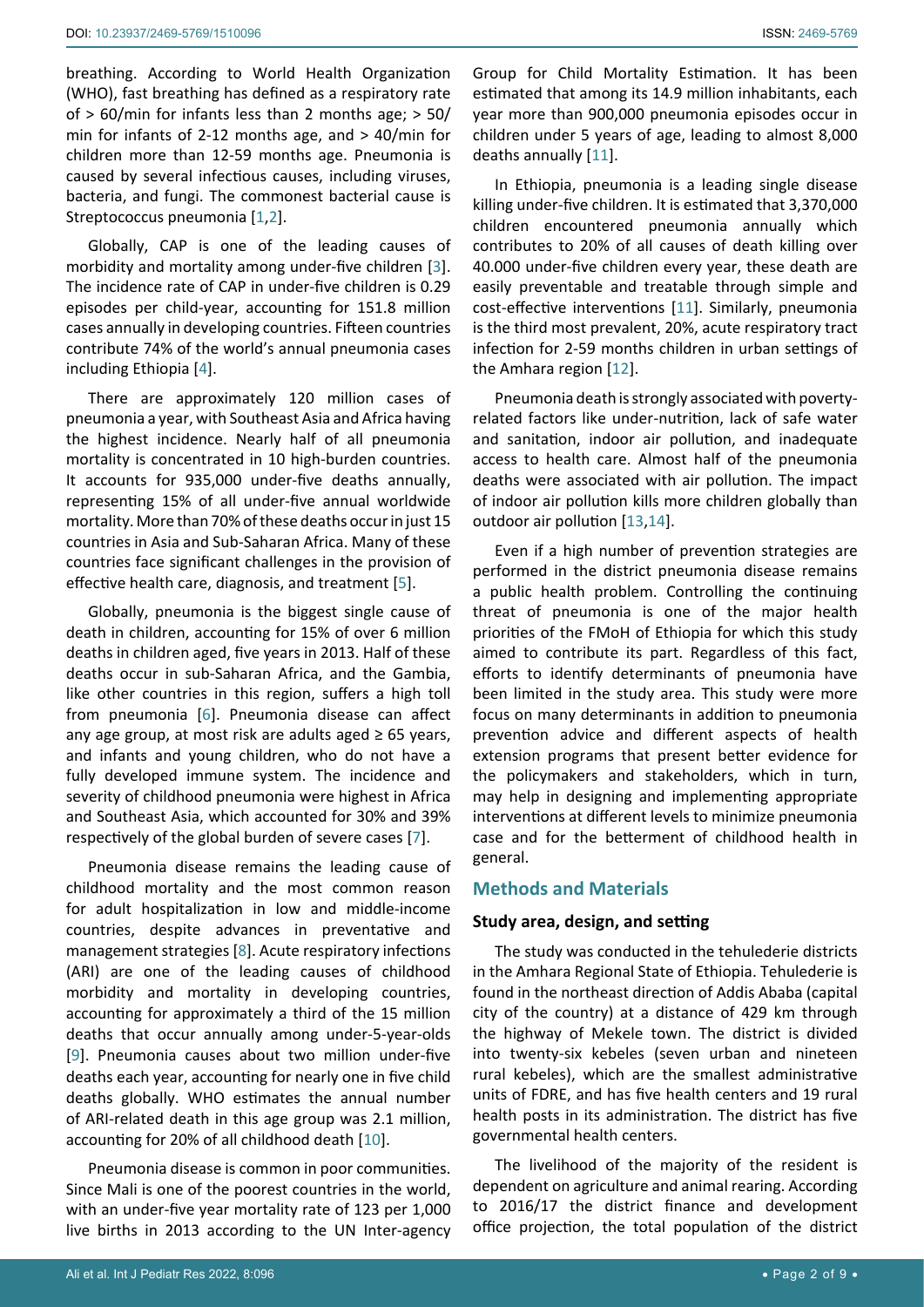is estimated to be 141,236 of which 72,030 (51%) are male and 63,984 (49%) female. There are a total of 19,129 children under the age of under five years in the district [\[15\]](#page-8-14).

# **Study design**

An institution-based unmatched case-control study was conducted from August 25 to September 25, 2017.

# **Sample size determination**

The sample size was calculated using the Epi info Statcalc program and the minimum number of cases and controls required by taking assumptions of a 95% confidence level, 80% power, and 5.5% to controls exposed of family child caring practice giving OR of 2.98 [[12](#page-8-2)]. Family child caring practice was selected because it was the exposure variable that gave the highest sample size of cases and controls among the other variables from previous studies. We used two controls for each case (132 cases and 264 controls).

# **Sampling technique**

The study area was first stratified into urban and rural health centers. Then by using a simple random sampling technique (lottery method) we had selected two health centers from the rural health centers and include the only urban health center. For proportional sample size allocation for health centers, we also observed client flow of the previous three consecutive months before

the data collection period. We used a simple random sampling technique and gave to the high burden of cases and enumeration method to select controls and cases. To represent control in the community we obtained the total number of under-five children from each randomly selected health center were consecutively recruited by the concurrent controls selection technique.

# **Data collection instrument and quality controls**

Data were collected using a structured and pre-tested questionnaire. Three health workers who are working in the IMNCI clinic in each randomly selected health center and two supervisors from the district health office were recruited before data collection. The training was given to data collectors and supervisors before the study. Mothers/ primary caregivers of children aged 2-59 months who are on-site during data collection were eligible to participate in the study. Face-to-face interviews and document review was done to collect data. Questionnaires were administered after explaining the purpose of the study and the criteria used to select each respondent. Anthropometric measurement was used to measure nutritional status and a Timer to count the fast breathing of the -child. The collected data were checked for inconsistencies, coding errors, completeness, accuracy, clarity, and missing values.

# **Data processing and analysis**

Data collected from the questionnaire was entered, coded, and cleaned using Epi-info software version 7



**Figure 1:** Shows schematic presentation of a sampling frame of the study.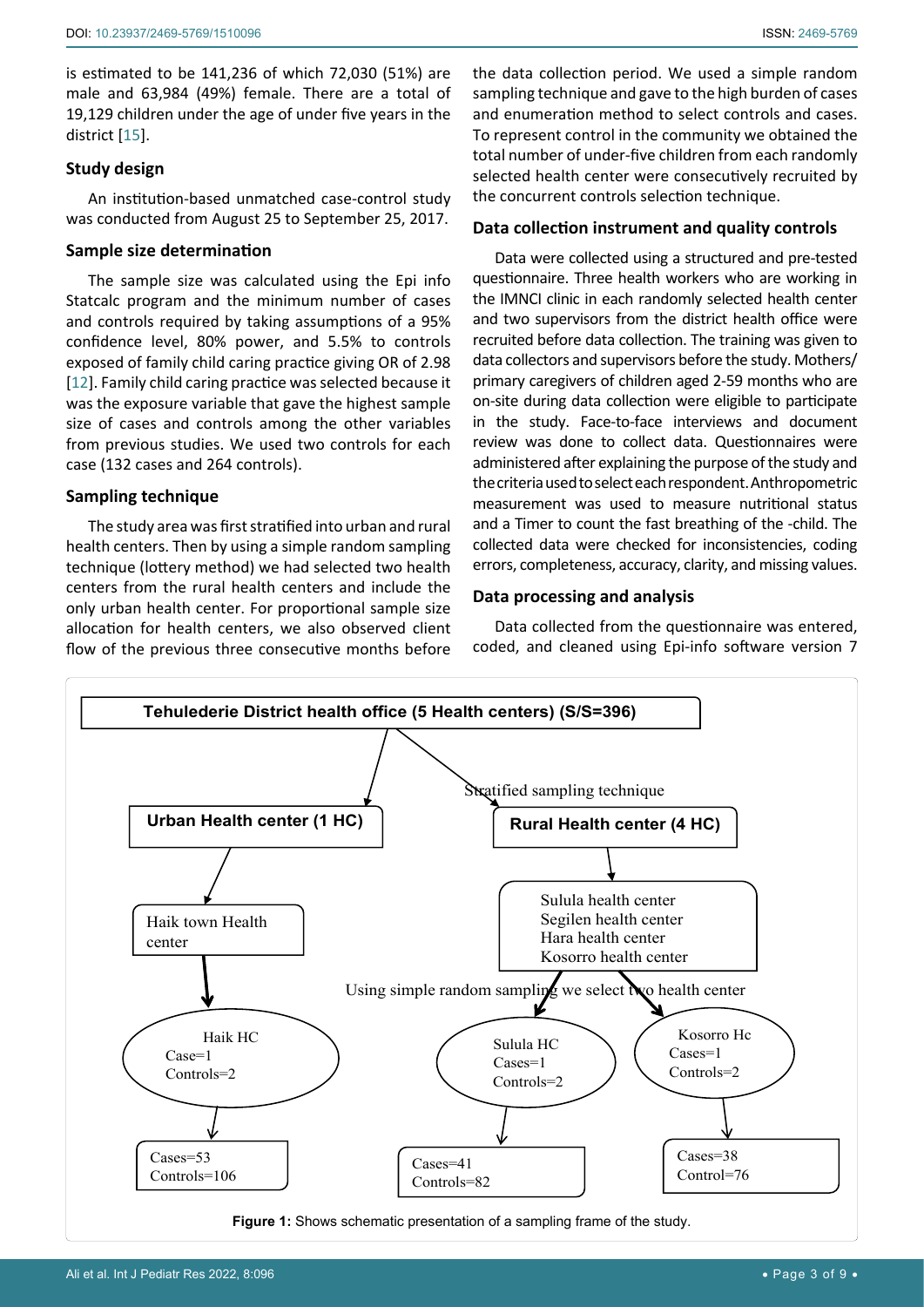and Exported to SPSS version 20 for further analysis. Frequency distribution, percentage, mean and standard deviation are used in the data description. Double entry was performed to assure the quality of the data. Tables and figures were used to present the data. Adjusted odds ratio (AOR) with its 95% confidence interval (CI) and P-Value less than 0.05 was used to report statistical significance. Binary logistic regression was used to test associations between each independent factor with the outcome variable. Variables that showed significance during bi-variable analysis at P-value < 0.2 were set as a candidate and simultaneously included in multivariable logistic regression with a backward stepwise method. Finally, the variables with statistically significant associations at a p-value of < 0.05 with the outcome variable were expressed as potential determinants of community-acquired pneumonia. Hosmer's and Leme show goodness of fit test was used to evaluate model fitness (P-value  $> 0.05$ ).

#### **Ethical statement and consent**

The institutional review board (IRB) of the University of Gondar approved the study protocol Ref. No: HSC/984/16/12. A formal letter was submitted to the south Wollo zonal health department and Tehulederie district health office requesting permission for the data

collection. Written informed consent was obtained from mothers/caregivers before data collection. Data security and participants' confidentiality were maintained at all levels of data management.

## **Result**

# **Socio-demography characteristics of the respondent**

132 cases and 264 controls of children aged 2-59 months participated in the study, making the response rate 100% and 100% for cases and controls, respectively. The majority (87.12%) of cases and 84.46% of control of the mothers/caregivers were Muslim religious followers. Seventy-five (56.81%) of the case and 155 (58.71%) of the controls were male. The mean age of the children was 21.3 months (SD  $\pm$  15.49) and 24.7 months (SD  $\pm$  16.05) for cases and controls, respectively. The mean age of mothers was 30.2 years (SD  $\pm$  6.9) and 29.8 years (SD  $\pm$ 6.8) for cases and controls, respectively. Educational status of fathers, 54 (40.91%) of cases and 70 (26.51%) of control were not able to read and write. On the hand the educational status of mothers 49 (37.12%) cases and 74 (28.03%) of control were not able to read and write. In the majority of cases, 89 (67.43%) and 197 (74.64%) of controls were live in rural kebeles [\(Table 1](#page-3-0)).

<span id="page-3-0"></span>**Table 1:** Socio-demographic characteristics of children's age from 2 months to 5 years in Tehuledere district, (N = 396).

| Variable                             | Case N (%) | Control N (%) |  |  |
|--------------------------------------|------------|---------------|--|--|
| Usual place of residence             |            |               |  |  |
| Urban                                | 43 (32.57) | 67 (25.37)    |  |  |
| Rural                                | 89 (67.43) | 197 (74.64)   |  |  |
|                                      |            |               |  |  |
| Age of the child                     |            |               |  |  |
| $2 - 11$                             | 46 (34.85) | 63 (23.86)    |  |  |
| $12 - 27$                            | 44 (33.33) | 99 (37.50)    |  |  |
| 28-60                                | 42 (31.82) | 102 (38.64)   |  |  |
| Sex of the child                     |            |               |  |  |
| Male                                 | 75 (56.81) | 155 (58.71)   |  |  |
| Female                               | 57 (41.19) | 109 (41.29)   |  |  |
| Age of the mother                    |            |               |  |  |
| < 18                                 | 3(1.51)    | 2(0.76)       |  |  |
| 19-25                                | 38 (28.79) | 75 (28.41)    |  |  |
| 26-34                                | 61 (20.45) | 140 (53.03)   |  |  |
| 35-44                                | 27 (20.45) | 39 (14.77)    |  |  |
| $>45$                                | 3(2.27)    | 8(3.03)       |  |  |
| <b>Educational status of mothers</b> |            |               |  |  |
| Not able to read and write           | 49 (37.12) | 74 (28.03)    |  |  |
| Able to read and write               | 23 (17.42) | 74 (28.03)    |  |  |
| Primary (1-8)                        | 20 (15.15) | 48 (18.18)    |  |  |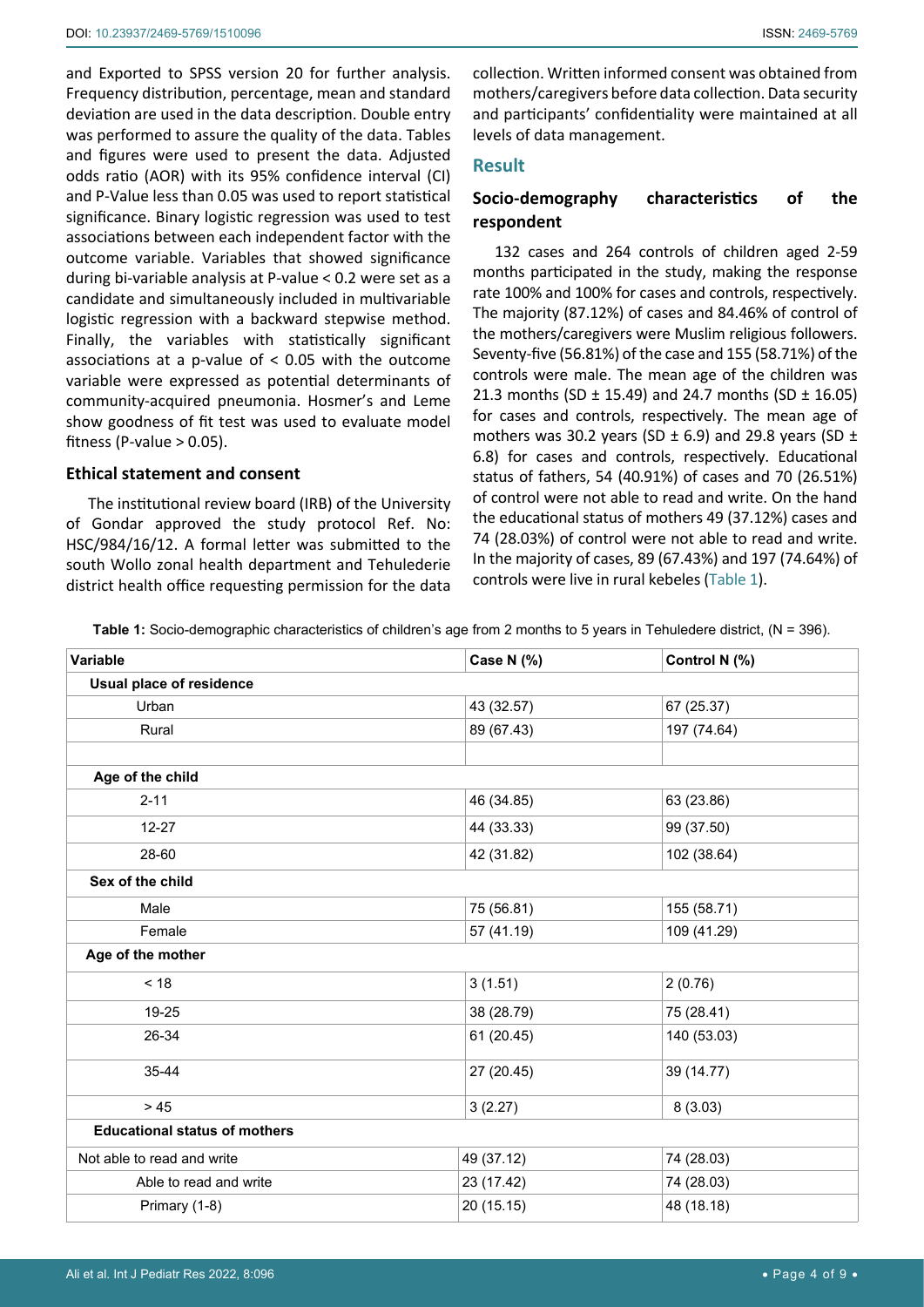| Secondary (9-12)                      | 33(25)     | 41 (15.53)  |  |  |  |
|---------------------------------------|------------|-------------|--|--|--|
| Higher education                      | 7(5.30)    | 27 (10.23)  |  |  |  |
| <b>Occupational status of Mothers</b> |            |             |  |  |  |
| Farmers                               | 37 (28.03) | 52 (19.70)  |  |  |  |
| Student                               | 10(7.58)   | 14(5.30)    |  |  |  |
| Gov't employee                        | 6(4.55)    | 25 (9.47)   |  |  |  |
| House wife                            | 70 (53.03) | 156 (59.09) |  |  |  |
| Merchant                              | 7(5.03)    | 13 (4.92)   |  |  |  |
| Other specify                         | 2(1.52)    | 4(1.52)     |  |  |  |
| <b>Fathers Educational status</b>     |            |             |  |  |  |
| Not able to read and write            | 54 (40.91) | 70 (26.51)  |  |  |  |
| Able to read and write                | 29 (21.97) | 53 (20.07)  |  |  |  |
| Primary (1-8)                         | 17 (12.88) | 46 (17.42)  |  |  |  |
| Secondary (9-12)                      | 16 (12.12) | 48 (18.18)  |  |  |  |
| Higher education                      | 16 (12.12) | 47 (17.80)  |  |  |  |
|                                       |            |             |  |  |  |

<span id="page-4-0"></span>**Table 2:** Vaccination and Disease risk factor characteristics of children's age from 2 to 59 months in Tehuledere district, (N = 396).

| Variable                                          | <b>Case N (%)</b> | Control N (%) |  |  |
|---------------------------------------------------|-------------------|---------------|--|--|
| Child with history of cough in the last two weeks |                   |               |  |  |
| <b>Yes</b>                                        | 87 (65.91)        | 100 (37.88)   |  |  |
| No.                                               | 45 (34.09)        | 164 (62.12)   |  |  |
| Childs history of diarrhea in the last two weeks  |                   |               |  |  |
| Yes                                               | 67 (50.75)        | 93 (35.23)    |  |  |
| No                                                | 65 (49.25)        | 171 (64.77)   |  |  |
| Pentavalent vaccine status of the child           |                   |               |  |  |
| Not vaccinated                                    | $\mathbf{0}$      | 2(0.76)       |  |  |
| Up to dated                                       | 27 (20.45)        | 25 (9.47)     |  |  |
| Completed                                         | 105 (79.55)       | 237 (89.77)   |  |  |
| Measles vaccination status the child              |                   |               |  |  |
| Up to date                                        | 34 (25.75)        | 71 (26.89)    |  |  |
| Completed                                         | 98 (74.25)        | 192 (73.11)   |  |  |

# **Nutrition and comorbidity related factors**

Regarding the nutritional status of the children, 20 (15.15%) of cases and 22 (40.4%) controls were stunted. 8.3% of cases and 6.82% controls were underweight. 9.09% of cases and 4.55% of controls were wasted. The majority of cases (84.85%) and controls (81.44%) were exclusively breastfed for six months. 70.2% of cases and 77.5% of controls started complementary feeding at six months.

# **Vaccination and disease risk factor characteristics of the respondent**

Of the 87 (65.91%) of cases and 100 (37.88%) of controls had a history of cough in the last two weeks. 67 (50.5%) of cases and 93 (35.23%) of controls had a history of diarrhea. Regarding the vaccination status of children, the majority of cases 105 (79.55%) and controls 237 (89.77%) received at least one full dose of pneumococcal conjugate vaccine ([Table 2](#page-4-0)).

# **Housing, environmental and related characteristics of the respondents**

Nearly equal proportion of the cases 125 (94.69%) and controls 252 (95.45%) lived in a house with a roof made of corrugated iron sheet. The majority of cases 118 (89.39%) and controls 205 (77.65%) lived in a house made of wood and mud. Majority of cases 95 (71.96%) and controls 196 (74.24%) lived in a house owned by the mothers/caregivers. About 88 (66.67%) cases and 27.28% of controls were carried on back during cooking which exposes them to high indoor pollution. 81.82% of cases and 84.85% of controls of the study participant live in house hold having separated kitchen. The vast majority of cases 112 (84.84%) and 242 (91.6) of controls use pipe water for both drinking and washing purpose and Eighteen (13.6%) cases and 22 (8.3) controls houses use protected well for the same purpose. Fuel wood and animal dung were the most common source of cooking fuel as answered by mothers/caregivers they were using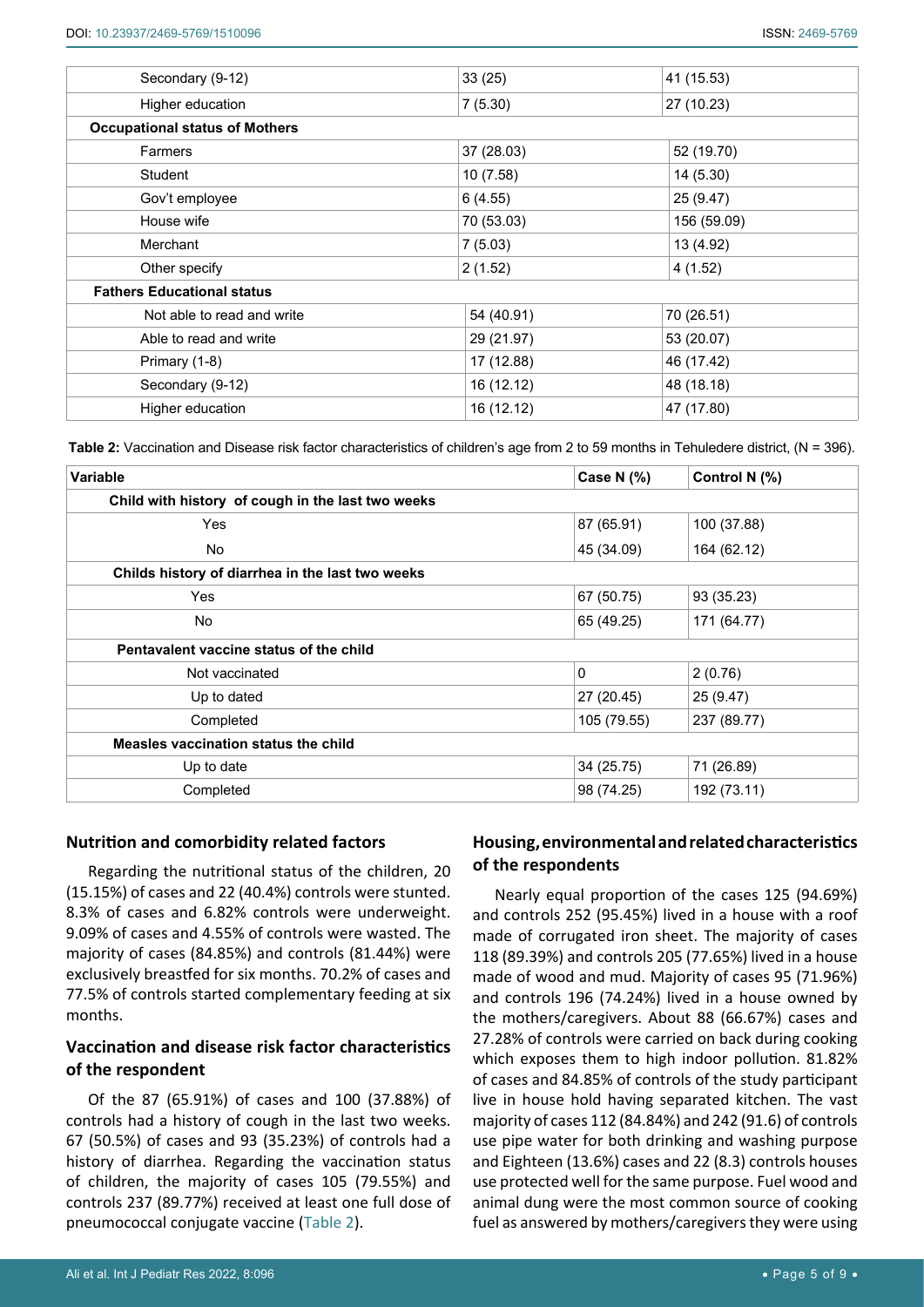both. The highest number of cases 108 (89.39) and 205 (77.65%) of controls mothers/care givers were cooking their food in the separated kitchen ([Table 3](#page-5-0)).

# **Factors associated with community-acquired pneumonia**

The independent predictors of being a risk factor for pneumonia were assessed. Binary logistic regression analyses were used to identify the independent determinants of community-acquired pneumonia. Firstly, socio-demographic, vaccination, and disease risk factor characteristics of the respondents, and housing, environmental and related characteristics of the respondents were analyzed against the outcome variable that is being a risk factor using the bi-variable analysis. Variables with a P-value of  $<$  = 0.2 were fitted into the final model of the binary logistic regression (multivariable analysis). Accordingly, child's age, Place of residence, Material used to construct house floor,

child place during cooking, Family size, previous history of cough, frequency of carrying's more than 5 times, History of diarrhea, which had a < 0.05 significance level were entered into the final model to control confounding ([Table 4](#page-6-0)).

# **Discussion**

Community-acquired pneumonia in children under five years of age is a primary leading cause of morbidity and mortality worldwide but high burdens were seen especially in developing countries like Ethiopia. Knowing the determinant factors is important to create proper management and prevention strategy for communityacquired pneumonia. The result of these findings identifies those easily preventable determinant factors.

In this study, the occurrence of community-acquired pneumonia was not affected by socio-demographic except, place of residence but this result is different from other study done in Este town and the surrounding

<span id="page-5-0"></span>**Table 3:** Housing, environmental and related characteristics of children's age from 2-59 months to in Tehuledere district, (N = 396).

| Variable                                       | Case N (%)  | Control N (%) |
|------------------------------------------------|-------------|---------------|
| Main material used to construct the house roof |             |               |
| Thatched roof                                  | 7(5.30)     | 12 (4.35)     |
| Corrugated iron roof                           | 125 (94.70) | 252 (95.45)   |
| Main material used to construct the house wall |             |               |
| Wood/sand/mud                                  | 118 (89.39) | 205 (77.65)   |
| Cement/Bricks                                  | 14 (10.61)  | 59 (22.35)    |
| Have separated kitchen                         |             |               |
| Yes                                            | 108 (81.82) | 224 (84.85)   |
| <b>No</b>                                      | 2418.18     | 40 (15.15)    |
| <b>Kitchen with Chimney</b>                    |             |               |
| Yes                                            | 36 (27.27)  | 143 (54.16)   |
| No                                             | 96 (72.73)  | 121 (45.84)   |
| <b>Family Size</b>                             |             |               |
| Crowded                                        | 46 (34.85)  | 47 (17.80)    |
| Not crowded                                    | 86 (65.15)  | 217 (82.20)   |
| HH status under Health Extension program       |             |               |
| Model                                          | 35(26)      | 10 (3.79)     |
| On training                                    | 83 (62.88)  | 145 (54.92)   |
| Not on training                                | 14 (10.62)  | 19 (7.20)     |
| Types of cooking fuel                          |             |               |
| Animal dung                                    | 59 (44.70)  | 72 (27.27)    |
| Wood                                           | 125 (94.70) | 241 (91.29)   |
| Charcoal                                       | 23 (17.42)  | 76 (28.79)    |
| Electricity                                    | 8(6.06)     | 28 (10.61)    |
| Petroleum fuel                                 | 7(5.30)     | 16 (6.06)     |
| Source of drinking and washing water           |             |               |
| Tap (pipe)                                     | 112 (84.8)  | 242 (91.66)   |
| Protected well                                 | 18 (13.6)   | 22(8.3)       |
| Protected spring                               | 9(6.82)     | 8(3.03)       |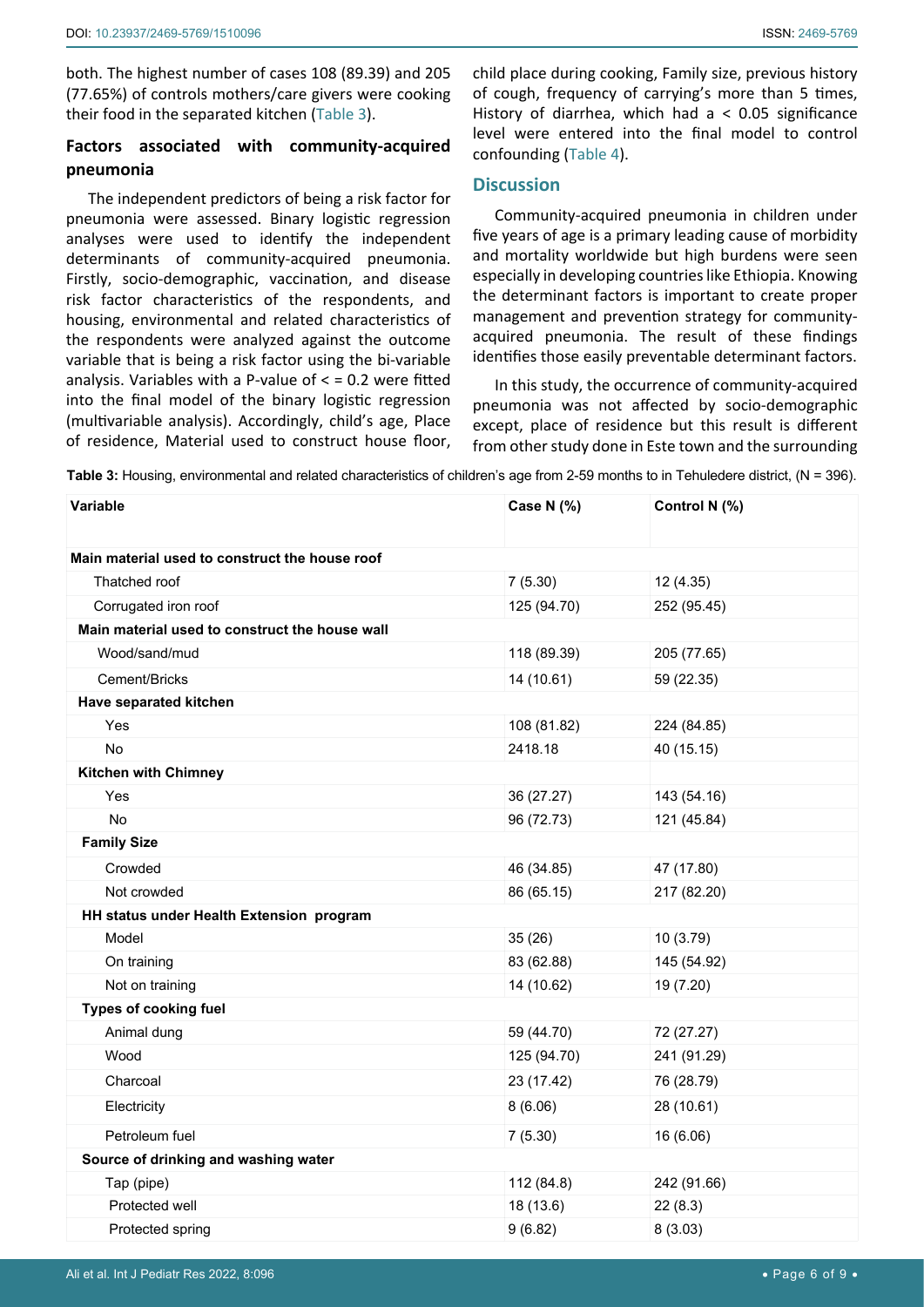<span id="page-6-0"></span>**Table 4:** Bi-variable and multivariable analysis for possible risk factors of children's age from 2-59 months in Tehuledere district,  $(N = 396)$ .

| <b>Variables</b>                                  | <b>Pneumonia status</b> |             | <b>COR (95%CI)</b>                  | <b>AOR (95%CI)</b>              | P-Value |
|---------------------------------------------------|-------------------------|-------------|-------------------------------------|---------------------------------|---------|
|                                                   | Case (%)                | Control (%) |                                     |                                 |         |
| Age of the child                                  |                         |             |                                     |                                 |         |
| $2 - 11$                                          | 46 (34.65)              | 63 (23.86)  | $1.77$ (1.05, 2.99) <sup>*</sup>    | 1.56 (0.59, 2.76)               | 0.152   |
| $12 - 27$                                         | 44 (33.33)              | 99 (37.58)  | 1.07 (0.65, 1.78)                   | 1.25 (0.56, 2.77)               | 0.57    |
| 28-60                                             | 42 (31.82)              | 102 (38.64) | $\mathbf{1}$                        | $\mathbf{1}$                    |         |
| <b>Place of residence</b>                         |                         |             |                                     |                                 |         |
| Urban                                             | 43 (32.57)              | 67(25.)     | $1.45(0.91, 2.31)^{*}$              | $2.67$ (1.5, 4.7) <sup>**</sup> | 0.001   |
| <b>Rural</b>                                      | 89 (67.43)              | 197 (74.64) | 1                                   | 1                               |         |
| Child place during cooking                        |                         |             |                                     |                                 |         |
| On the back or near the<br>caregiver              | 88 (66.66)              | 72 (27.27)  | $5.33(3.39, 8.38)^{*}$              | 4.7 $(2.7, 8)$ "                | 0.00    |
| Outside of the cooking house                      | 44 (33.34)              | 192 (72.73) | $\mathbf{1}$                        | $\mathbf{1}$                    |         |
| Frequency of child carries on the back            |                         |             |                                     |                                 |         |
| < 2 times                                         | 43 (32.58)              | 185 (70.07) | $\mathbf 1$                         | $\mathbf{1}$                    |         |
| 3-5 times                                         | 68 (51.51)              | 68 (25.75)  | 4.39 (2.73, 7.08)*                  | $2.64$ (1.5, 4.6) <sup>*</sup>  | 0.00    |
| > 5 times                                         | 21 (15.91)              | 11(4.16)    | 7.87 (3.5, 17.68)*                  | $5.11$ (2.10, 13) <sup>*</sup>  | 0.00    |
| <b>Family size</b>                                |                         |             |                                     |                                 |         |
| <b>Crowded</b>                                    | 46 (34.85)              | 47 (17.80)  | $2.47$ (1.53, 3.97) <sup>*</sup>    | $1.9(1.05, 3.37)$ **            | 0.032   |
| Not crowded                                       | 86 (65.15)              | 217 (82.20) | 1                                   | $\mathbf{1}$                    |         |
| Household status under Health extension Package   |                         |             |                                     |                                 |         |
| <b>Model HH</b>                                   | 35(26)                  | 10(3.79)    | 1                                   | $\mathbf{1}$                    |         |
| On Package training                               | 83 (62.88)              | 145 (54.92) | $1.73$ (1.07, 2.79) <sup>*</sup>    | 1.35(0.74, 2.44)                | 0.31    |
| Not in the Package                                | 14 (10.61)              | 19 (7.20)   | $1.17(1.17, 5.52)^{*}$              | 1.32 (0.48, 3.58)               | 0.58    |
| The main house without a window                   |                         |             |                                     |                                 |         |
| <b>Yes</b>                                        | 76 (57.57)              | 220 (83.33) | $\mathbf{1}$                        | $\mathbf{1}$                    | 0.00    |
| <b>No</b>                                         | 56 (42.43)              | 44 (16.67)  | $3.7(2.3, 5.9)^{*}$                 | $2.42$ (1.4, 4.2) <sup>**</sup> | 0.02    |
| Having a no separated animal house                |                         |             |                                     |                                 |         |
| Yes                                               | 65 (49.24)              | 203 (76.89) | 1                                   | $\mathbf{1}$                    |         |
| No                                                | 67 (57.76)              | 67 (23.11)  | $3.5(1.9, 62)^{*}$                  | $3.57$ (1.7, 7.2) <sup>**</sup> | 0.00    |
| Child's history of diarrhea in the last two weeks |                         |             |                                     |                                 |         |
| Yes                                               | 67 (50.75)              | 93 (35.23)  | $3.65$ (2.27, $5.86$ ) <sup>*</sup> | $3.16$ (1.85, 5.52)"            | 0.00    |
| No                                                | 65 (49.25)              | 171 (64.77) | $\mathbf 1$                         | $\mathbf{1}$                    |         |

\*Variables that show significant association during the Binary logistic regression at P < 0.05; \*\*Variables that show significant association during the multiple logistic regression at P < 0.05

## rural kebele, Northwest Ethiopia [[16\]](#page-8-15).

Place of residence was the primary variable that show a positive risk factor for community-acquired pneumonia. Children who lived in the urban area were two times more likely to develop community-acquired pneumonia (AOR= 2.67, 95% CI: 1.5, 4.7). The possible reason for this result is urban areas are more exposed to environmental pollution as a result of swage and household dry and liquid wastes and high population density in living style. This result is similar to a study done in urban and rural areas of Puducherry, India [[10](#page-8-13)].

Children who are lived in a house without windows in the main house were indicated the risk by four times more likely to develop community-acquired pneumonia  $(AOR = 4.7, 95\% CI = 2.7, 8)$ . The reason for this result is due to the proper ventilation of the house. This study was consistent with other previous studies in Este town and surrounding kebeles [[16\]](#page-8-15).

Children who are lived in a house in non-separated animal house from the main house were shown as three times more likely to develop pneumonia (AOR = 3.57, 95%CI = 1.7, 7.2). This is happen because the wet area is a result of animal excreta and makes it more suffocated as a result of excreta. This result is supported by another previous study in Este town and surrounding kebeles which indicates children who lived in a non-separate animal house were more likely to have community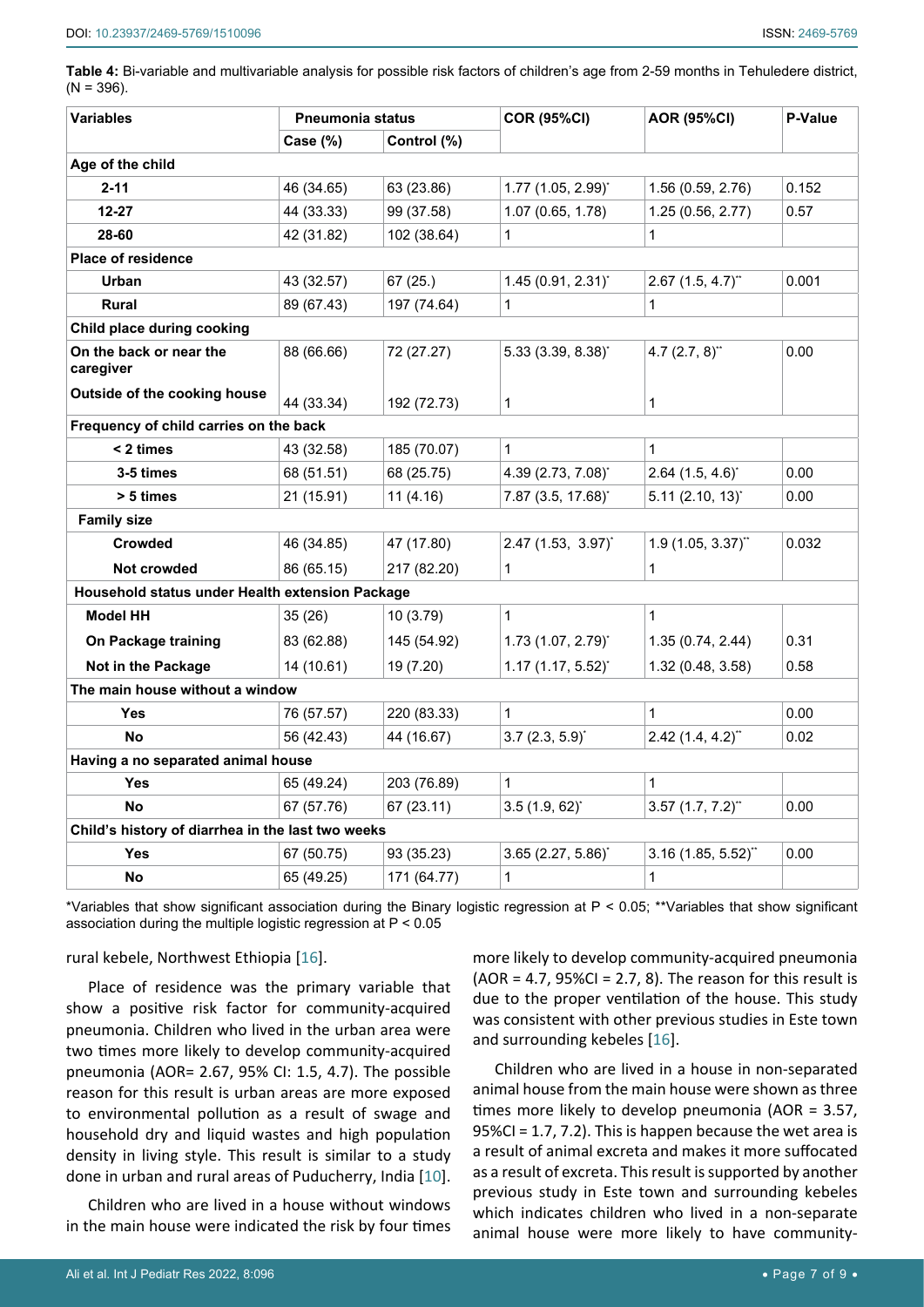acquired pneumonia than a child who lived in the separated house [[16](#page-8-15)].

Children carried on the back of mothers or caregivers during cooking were associated with an increased risk of community-acquired pneumonia by four times more likely to develop community-acquired pneumonia that is (AOR = 4.7, 95% CI: 2.7, 8). This is because children who are in the kitchen during cooking especially on the back of the mother or caregiver expose to indoor air pollution as a result of different cooking fuels that lead to respiratory tract infection. This result is supported by the study done in Este town, Ethiopia, and Greater Banjul and Upper River Regions, the Gambia [[6](#page-8-9)[,16\]](#page-8-15).

An increase in the frequency of children carried on the back of the mother's or caregiver's back three to five times per day is two times more likely to cause community-acquired pneumonia (AOR = 2.6, 95% CI: 1.5, 4.6) and also those carry more than five times per day regardless of the time stay on the back were five times more likely to develop community-acquired pneumonia (AOR = 5.11, 95% CI: 2.10, 13). It is not advisable to carry children on the back to keep the child from another risk instead it is better to sleep on the bed or hold by arm but the community as a whole carries their child, especially in a rural area. These happen because the child's chest isn't able to relax and the child's lungs also aren't able to inhale and exhale properly. In addition, the high burden of temperature from the mother's body makes the child suffocated. Such variables are not found in the previous literature so they need further study.

Crowded family size was another factor identified to affect occurrences of community-acquired pneumonia indicating that children who lived in families with more than five members had two times more likely to develop community-acquired pneumonia (AOR = 2, 95%CI 1.05, 3.37). Crowding refers to overcrowding as a situation in which more people are living within a single house as compared to space so that movement is restricted, privacy limited, hygiene is poor and disturbed sleep. This result is supported by a similar study done in Kersa district southwest, Ethiopia, western Kenya, and Fortaleza, Brazil showed a similar result [[17,](#page-8-16)[18](#page-8-17)]. Children who had a history of diarrhea in the past two weeks prior to data collection were 3.14 (AOR = 3.06, 95%CI: 1.68, 5.86) times more chance of developing community-acquired pneumonia compared to those who were not ill due to diarrhea prior to collection. The probable explanation for this result might be that diarrheal disease can cause immune to suppress that easily lead to community-acquired pneumonia as a risk factor in children under the age of five [[18](#page-8-17),[19](#page-8-18)].

## **Limitations of the study**

Diagnosis of pneumonia was based on clinical WHO IMNCI classification guidelines, which could introduce misclassification bias. The second main limitations were

due to the nature of the data collection: interview was conducted in the facility that might lead to interviewer bias.

# **Conclusion**

Our finding identified that determinant factors of community-acquired pneumonia in under children such as; place of residence, carrying the child on the back of mothers/caregiver during cooking, child history of diarrhea in the last two weeks, crowded family size, frequency of child carry on the back find as risk factors of CAP and living in a house without window and nonseparated house for an animal in/from the main house find as another risk factor. All public health centers should promote early prevention and treatments of Diarrhea in the Health facility and at household level. They need to create awareness about the power of separate kitchens in the reduction of CAP in children. It is important for clinicians and public health officials to consider the constraints and knowledge gaps that hinder the implementation of primary pneumonia prevention strategies.

# **Acknowledgment**

Primarily, my heartfelt gratitude goes to our advisor; Alemayehu Shimeka (MPH, Asst. Prof.) for his unreserved effort to advise me to have a clear vision in writing this thesis report. Secondly, I would like to extend my sincere gratitude to the department of epidemiology and biostatistics, institute of public health, University of Gondar, for providing this opportunity. Finally, my thanks go to all South Wollo zonal health department and Tehulederie district health office staff for their support in facilitating internet services for searching relevant literature and other material supports to develop this thesis report.

## **Funding**

The authors received no specific funding for this work.

# **Competing Interests**

The authors declare that there are no competing interests

# **Author Contributions**

Conceptualization: Getahun Ali, Ayalew Kasaw; Data curation: Getahun Ali, Ayalew Kasaw; Formal analysis: Getahun Ali, Ayalew Kasaw; Funding acquisition: Getahun Ali, Alemayehu Shimeka, and Ayalew Kasaw; Investigation: Getahun Ali, Alemayehu Shimeka, Ayalew Kasaw; Methodology: Getahun Ali, Alemayehu Shimeka, Ayalew Kasaw; Project administration: Getahun Ali, Ayalew Kasaw; Resources: Getahun Ali, Alemayehu Shimeka, Ayalew Kasaw; Software: Getahun Ali, Alemayehu Shimeka, Ayalew Kasaw; Supervision: Getahun Ali, Ayalew Kasaw; Validation: Getahun Ali,